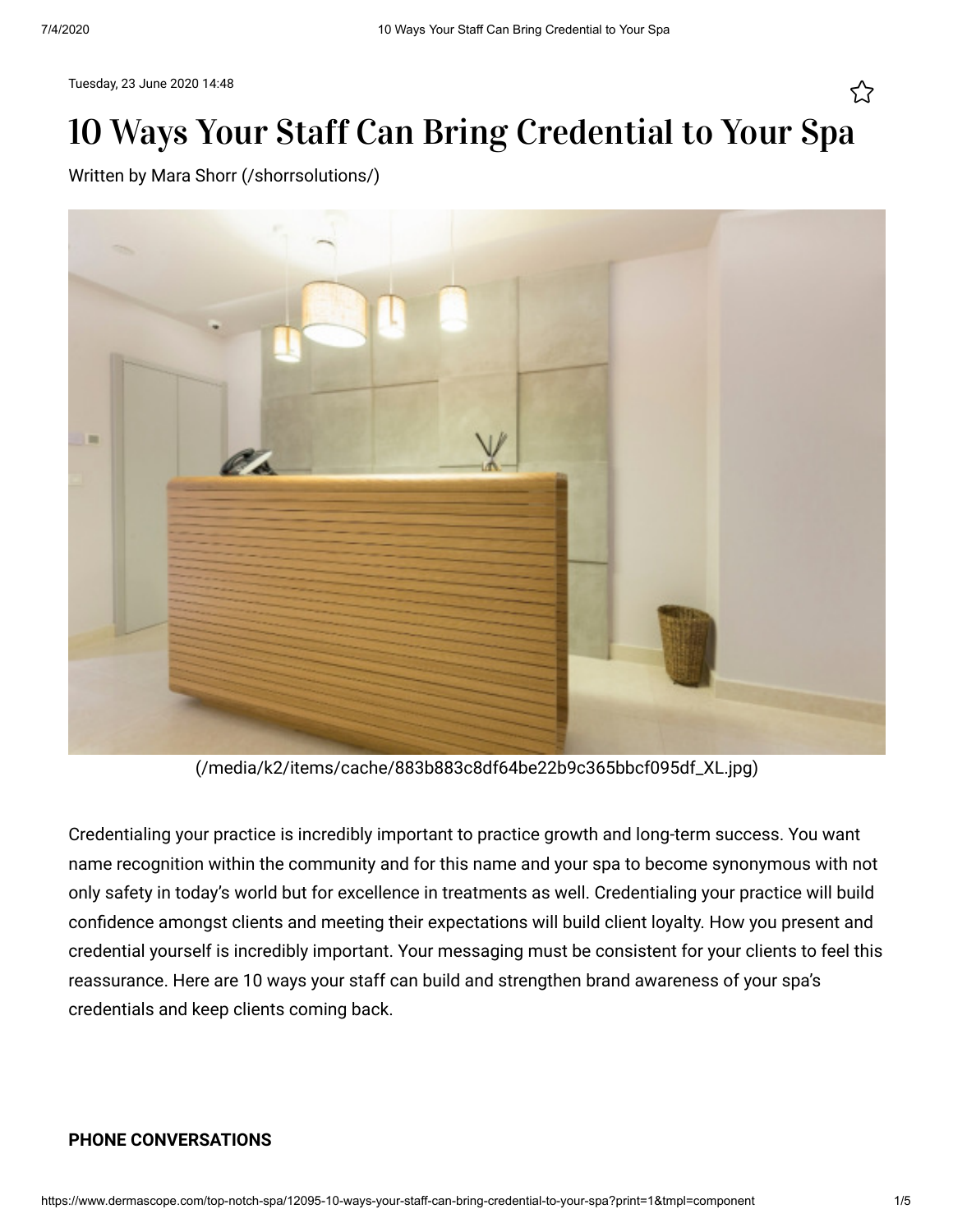From the very first interaction with your clients, take the opportunity to discuss the spa's strengths. While on the phone with a prospective new client, make sure your staff is doing their part to sing your praises. Reassure the client they are choosing the right office for their procedure and speak to the providers' experience and results. In today's world, emphasize the new safety precautions that your spa is taking. You can only make one first impression, so make sure that it is one that paints you and the rest of your team as experts.

# **DECORATING**

Post copies of your diplomas, certifications, trainings, and mission statements in your spa space. Not only is it a great way to fill up some blank space on the walls in the hallways and lobby, but it surrounds your clients with your team's accomplishments. In addition to all your certificates and diplomas, consider hanging a few pictures of your staff at various events and trainings. It personalizes the message and connects you with the client.

# **SPREADING THE MESSAGE**

Make sure your team is aware of the practice's mission statement and goals. More so than just being aware, it is important your team embodies this ideal. Within the office, make sure your team is on the same page. Consistency is key within your messaging. If everyone is working together towards the same goal, these conversations will happen organically. Utilize social media and other advertising channels to spread the word about your accomplishments, for both providers and client care. Post relevant content about any trainings you had or conferences that you attended. Again, in today's changing world, emphasize the safety precautions the spa has put into place. You work hard to improve your staff, your spa, and yourself, so let everyone know.

# **TALK UP PROVIDERS**

Look for any opportunity a team member has with clients to speak highly about the spa and the providers' accomplishments. Conversations you have in the reception area, treatment rooms, when checking out, or even in transit present opportunities to credential your team. Casual conversations are great opportunities to slip in tidbits about the spa.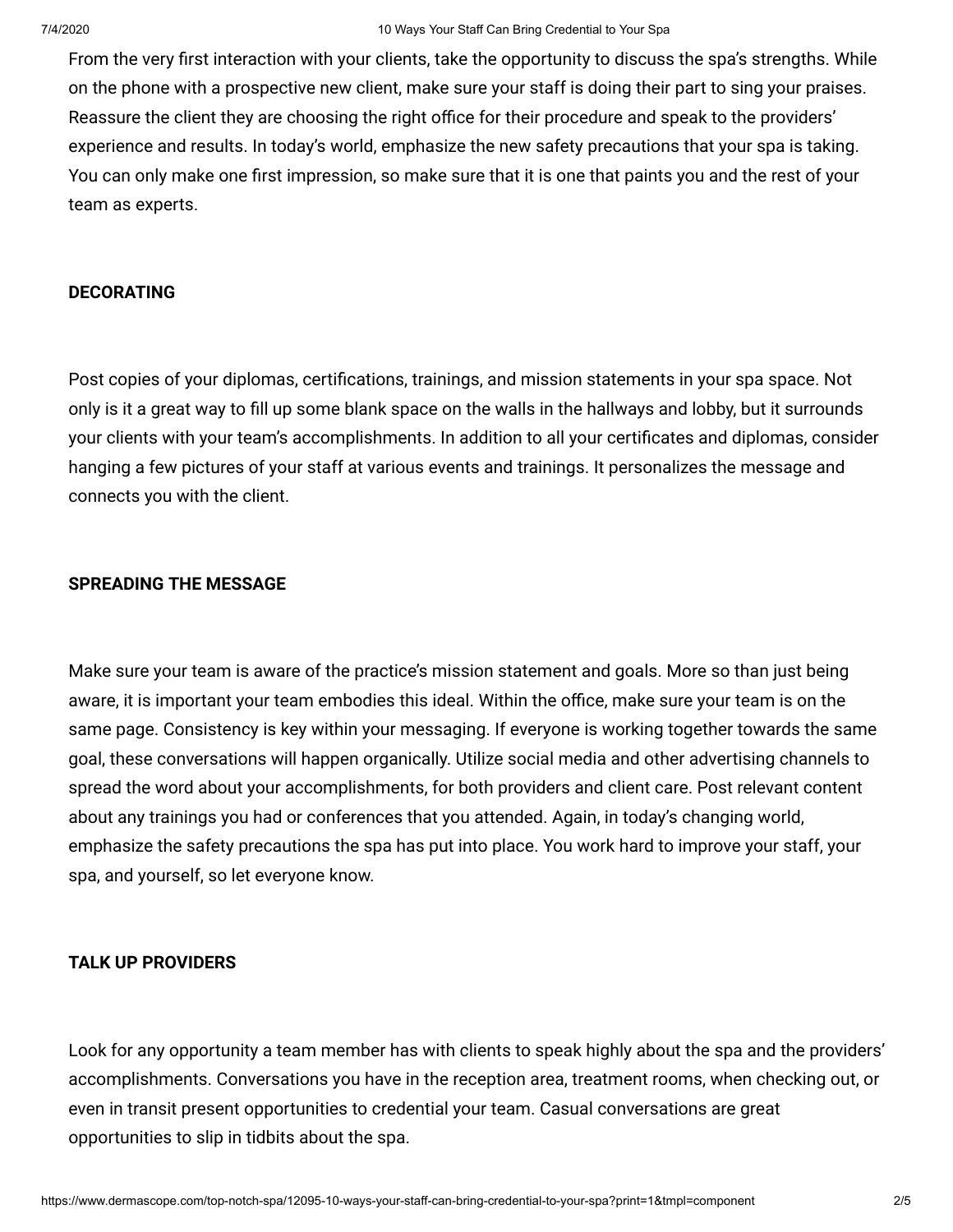# **WORKWEAR**

Make sure your team wears some type of uniform. Whether it be scrubs or practice branded clothing, having a uniform reinforces your brand image. Your employees become walking billboards for the spa and present a clean and professional image to clients and builds their confidence in your spa.

# **SPEAKING FROM EXPERIENCE**

Treat your staff. What better way to explain a treatment to a client than to speak from experience? Allow your staff to experience as many of your treatments as they can, as having the procedure done on themselves allows them to speak about it and more effectively answer client questions about the procedure. They can explain what it feels like, the level of discomfort, how the potential downtime affected their daily routine, as well as show off their great results. More importantly, it allows your staff to speak personally to your talents.

#### **REVIEWS**

Have your staff show all the positive reviews the spa has. Make sure staff has the proper training on how to obtain these reviews in the first place. Reviews help give clients an amazing impression of your spa before they even set foot in the office.

#### **WORK ENVIRONMENT**

Having a great work environment goes a long way towards credentialing the practice. Take the time to speak with your employees about their concerns and find out what they want from their position. Make sure the staff feels like they are part of the same team. This feeling can lead to a lot of great things for the spa, including increased efficiency, less stress, and more importantly, pride in their position. Employees who are proud of their work will stay with the spa and work to exceed expectations. Keep employees happy because happy employees will sing your praises naturally to peers.

## **NETWORK**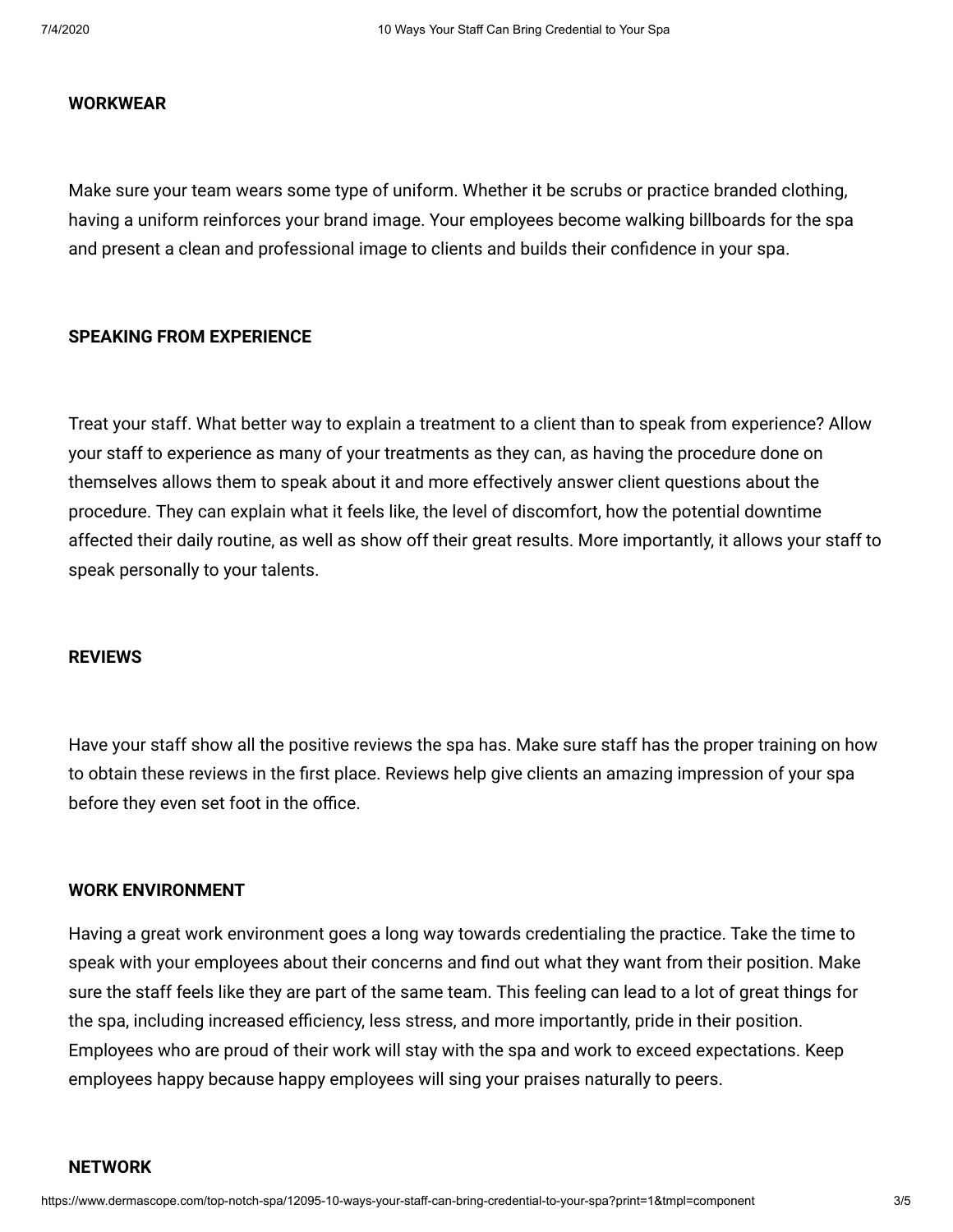Rome was not built in a day and successful spas are not built solo. A great spa is a team of talented professionals coming together. Networking is more important than ever. In the digital age, spas enjoy an increased level of visibility. Yet, while things are trending towards the internet, there is no substitute for quality, face-to-face interaction as the country opens back up after the COVID-19 shelter in place orders are lifted. Utilize local networking groups and other opportunities to get out into the community. Make partnerships with other complementary businesses such as hair and nail salons. Building your reputation within the community will allow others to speak to your work.

# **THE TRAINING NEVER ENDS**

Training is also a great way to credential your staff. Training should not stop once an employee is successfully onboarded. Learning new skills can improve your client experience, reduce mistakes, and build confidence within your organization. All of this leads to a better work environment. Investing in your employees and their training is an investment in the future of your spa. When they are given the opportunity to improve individually, the spa improves. Often device manufacturers and other vendors you work with every day offer free trainings to credential spas. Not to mention it makes your team much more efficient.

Considering how credentialing your spa can create a sustainable business that is profitable and become a staple within the aesthetics community, spa and skin care professionals should utilize these tools to make their spa the best it can possibly be.



Jay A. Shorr, BA, MBM-C, CAC I-XIV is the founder and managing partner of Shorr Solutions, a Florida-based medical practice consulting firm assisting practices with their operational, administrative, and financial health. He served as the vice president of operations and practice administrator for a leading board-certified dermatologist and cosmetic surgeon and held partnerships in